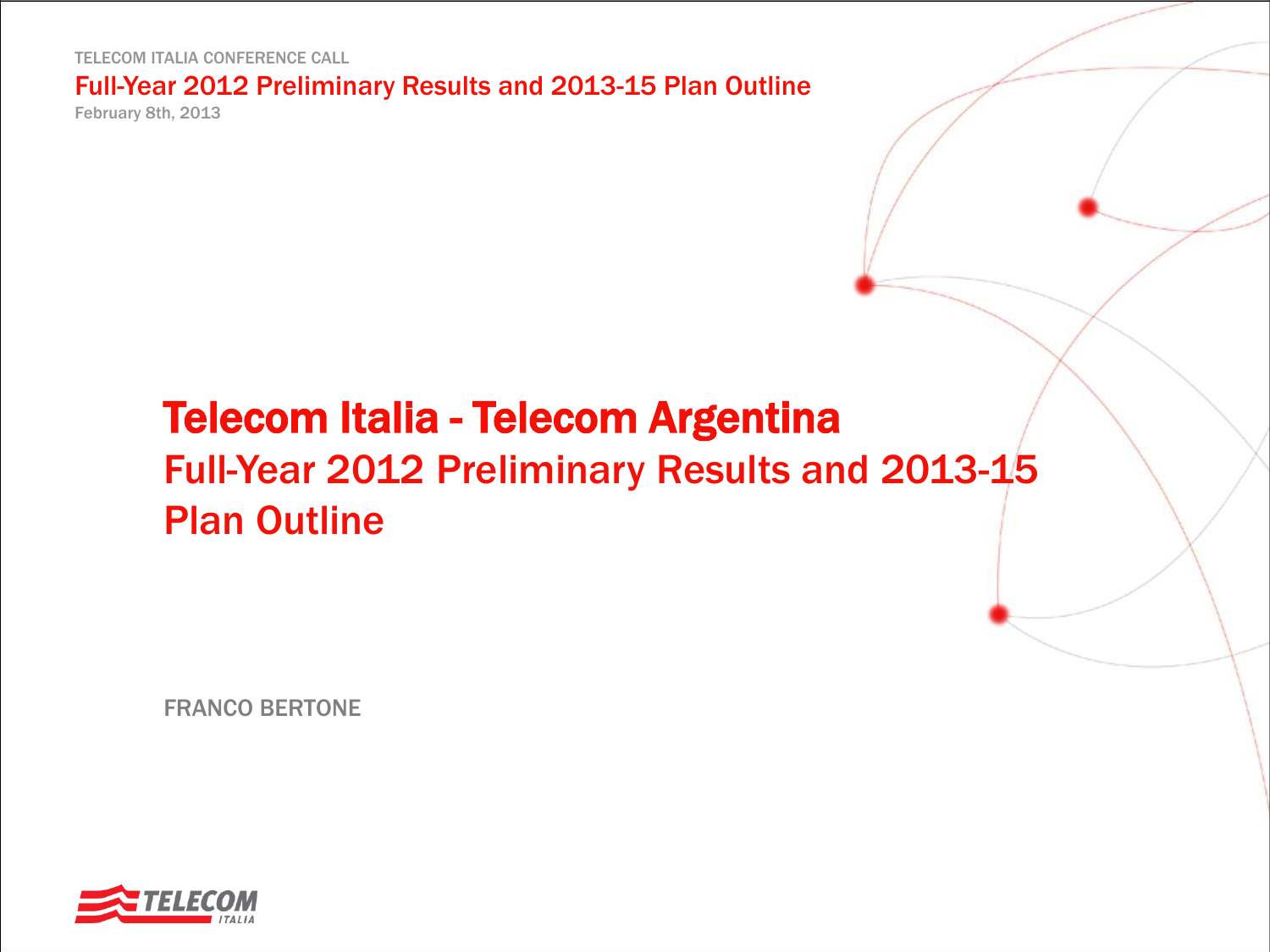## Safe Harbour

These presentations contain statements that constitute forward-looking statements within the meaning of the Private Securities Litigation Reform Act of 1995. These statements appear in a number of places in this presentation and include statements regarding the intent, belief or current expectations of the customer base, estimates regarding future growth in the different business lines and the global business, market share, financial results and other aspects of the activities and situation relating to the Company and the Group.

Such forward looking statements are not guarantees of future performance and involve risks and uncertainties, and actual results may differ materially from those projected or implied in the forward looking statements as a result of various factors. . As a result thereof, Telecom Italia S.p.A. makes no representation, whether express or implied, as to the conformity of the actual results with those projected in the forward looking statement.

Forward-looking information is based on certain key assumptions which we believe to be reasonable as of the date hereof, but forward looking information by its nature involves risks and uncertainties, which are outside our control, and could significantly affect expected results.

Analysts are cautioned not to place undue reliance on those forward looking statements, which speak only as of the date of this presentation. Telecom Italia S.p.A. undertakes no obligation to release publicly the results of any revisions to these forward looking statements which may be made to reflect events and circumstances after the date of this presentation, including, without limitation, changes in Telecom Italia S.p.A. business or acquisition strategy or planned capital expenditures or to reflect the occurrence of unanticipated events. Analysts and investors are encouraged to consult the Company's Annual Report on Form 20-F as well as periodic filings made on Form 6-K, which are on file with the United States Securities and Exchange Commission.

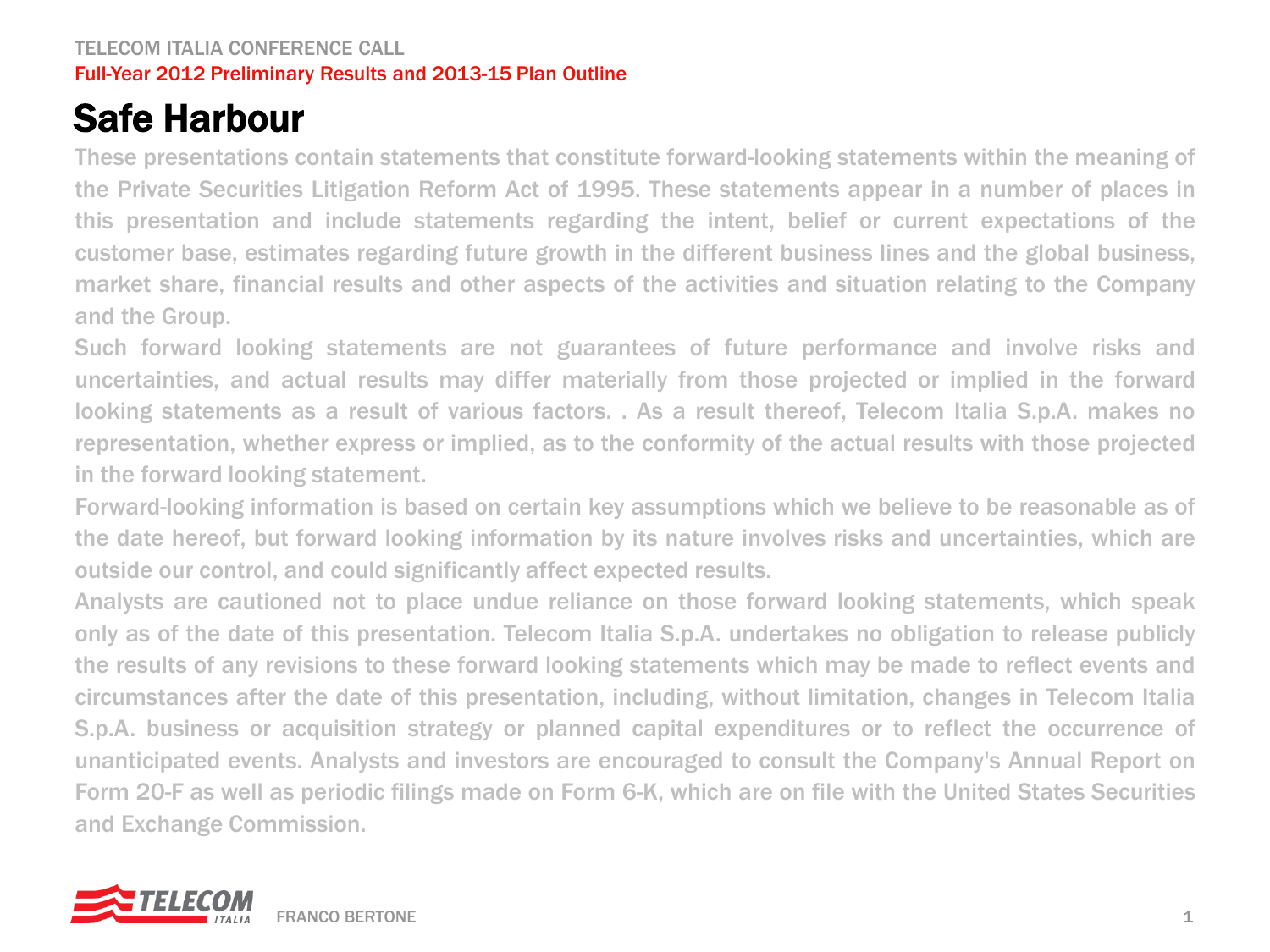

# ▶ BU Argentina 2012 Preliminary Results (IFRS)

▶ Telecom Argentina Plan

**Take-aways on main Telecom Argentina Trends** 

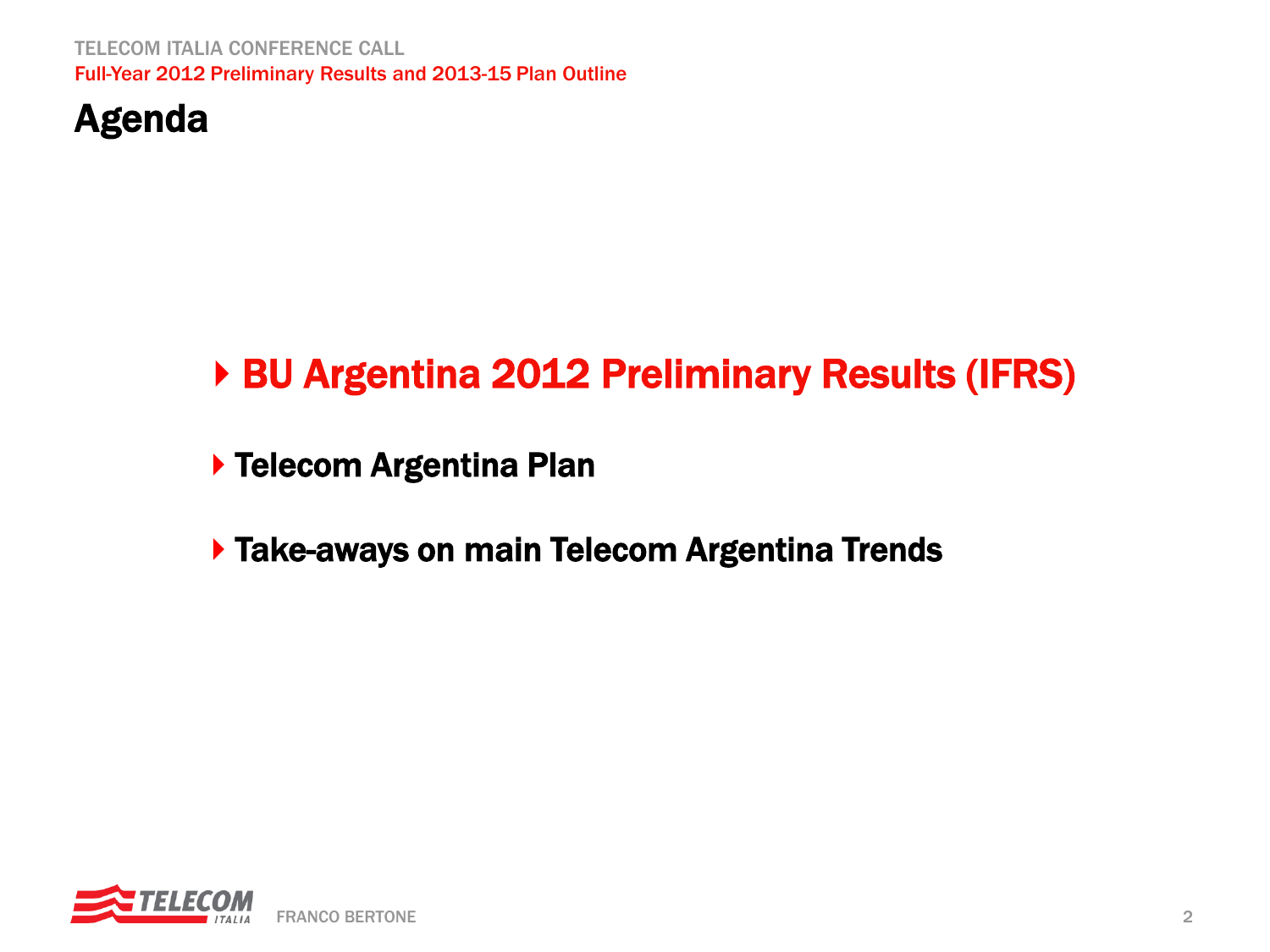## 2012 Main Preliminary Results



- Strong revenues and EBITDA growth in line with targets despite of slowing economy
- ▶ Fixed-Mobile network integration proven key to success
- ▶ Capex freed due to cancelled spectrum auction, reassigned to additional access network deployment
- ▶ Strong cash flow generation and solid financial position with no debt instruments in foreign currency





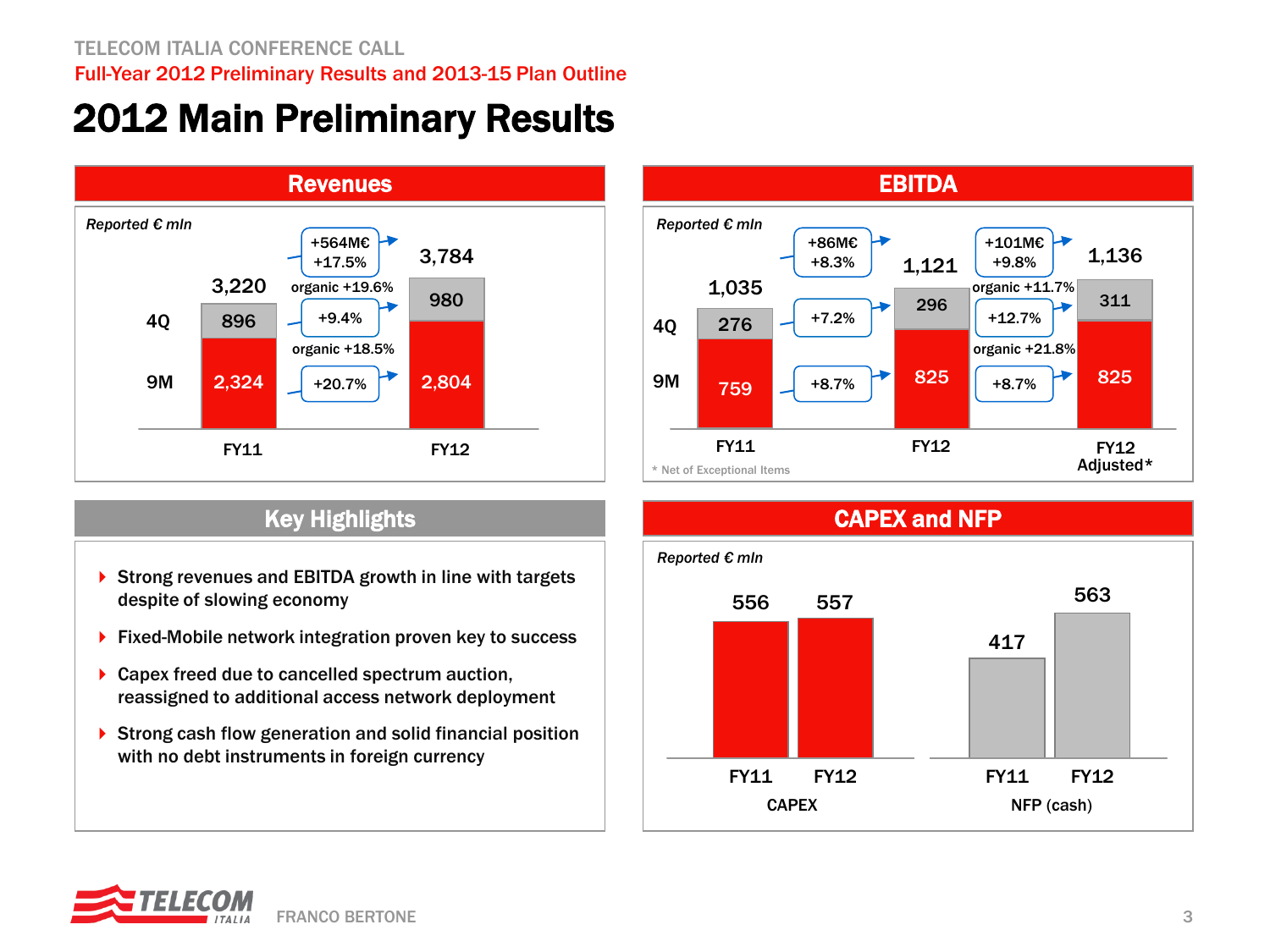### Mobile Business







*(1) Argentinean Operation (2) Estimated data (3) Net of intercompany* 



- **Consistent net port-ins leadership in MNP first year**
- ▶ Postpaid contracts 58% of total net adds and 83% of port-ins
- Growing share of smart/3G handsets (>90% of 4Q12 sellouts)
- ▶ 12% YoY ARPU growth despite prices adjustment limited to postpaid in 4Q12 only
- ▶ Upgrade to 3G handset for improved spectrum usage efficiency and data service
- VAS growth affected by frequency spectrum shortage
- ▶ Consolidation of Personal Black premium brand



*VAS includes: SMS, MMS, SMS revenue sharing, Contents, Mobile internet & others Figures are in Argentina GAAP, with no material difference in terms of growth under IFRS for 2009, 2010 2011 and 2012.*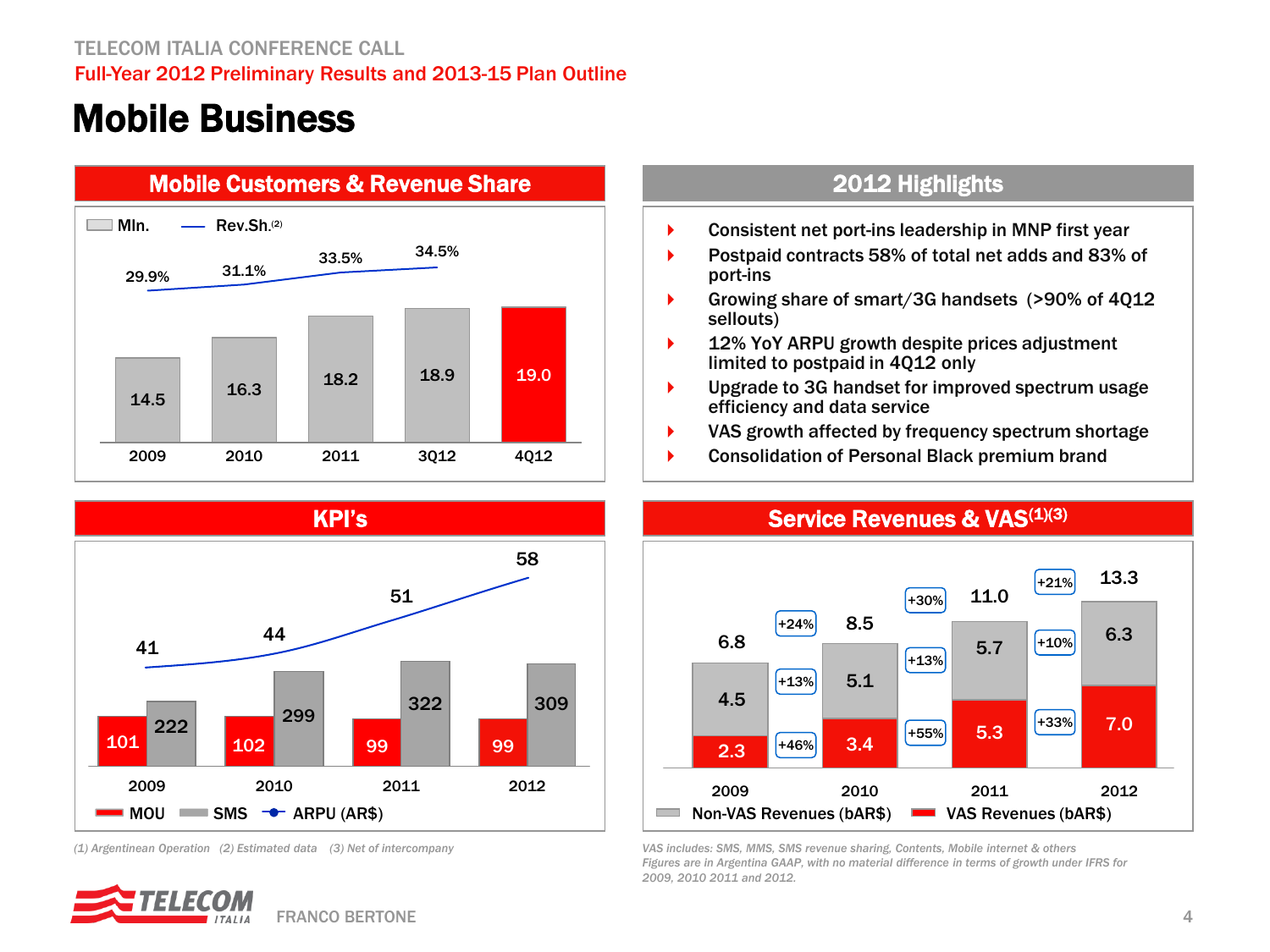### Wireline Business



- ▶ Deploying FTTC to improve Bandwidth and effectively compete with CATV
- Upselling of bandwidth upgrades and video streaming
- **Increasing ICT orders backlog**
- ▶ Voice and wireline/mobile broadband product bundling
- **Flat pricing to mitigate impact of regulated tariffs**
- Broadband ARPU growth 18% YoY in 2012





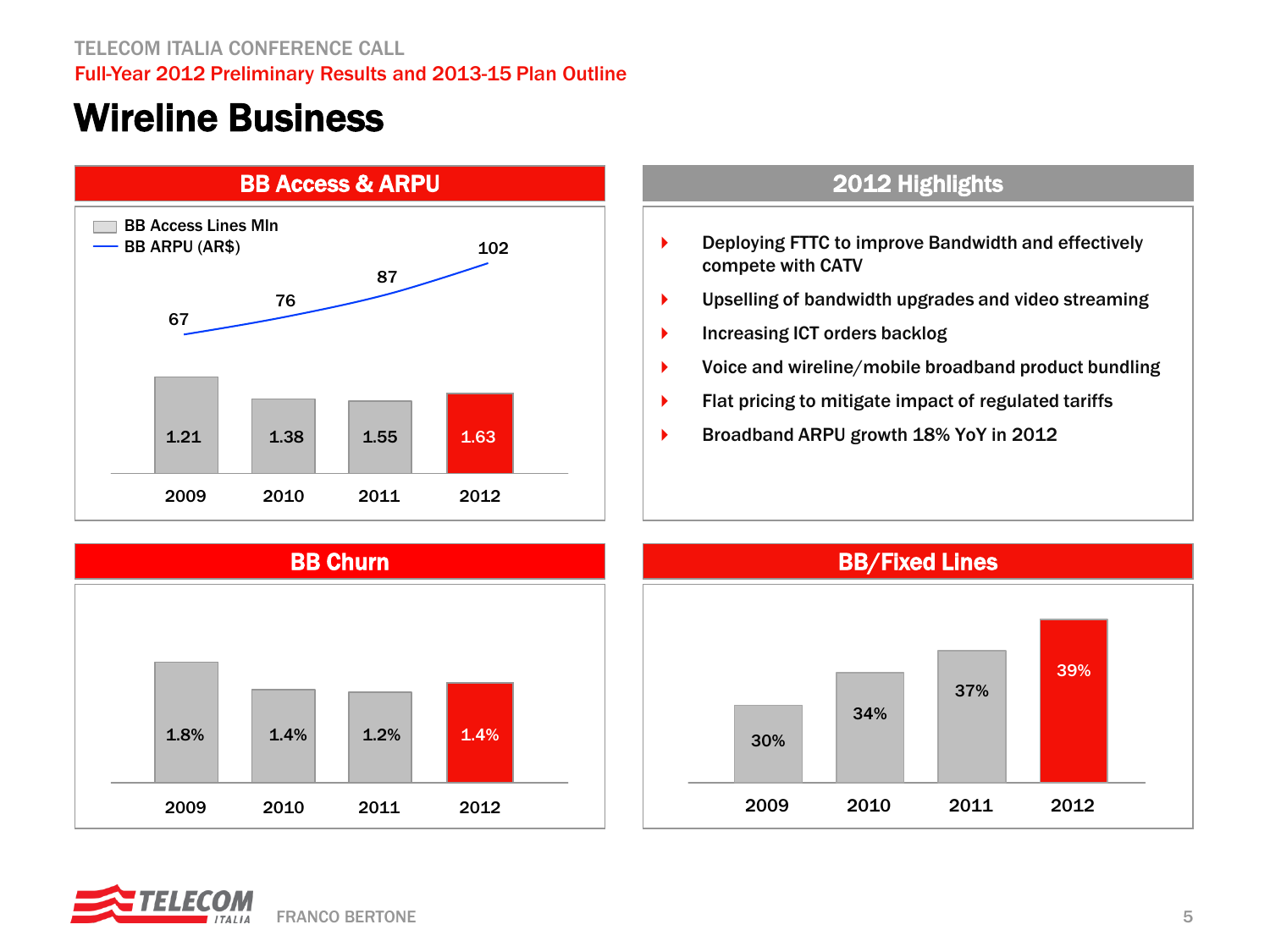### Telecom Argentina Full Year Results vs. Guidance

Telecom Argentina Group, excluding Nortel/Sofora, excluding PPA, AR\$



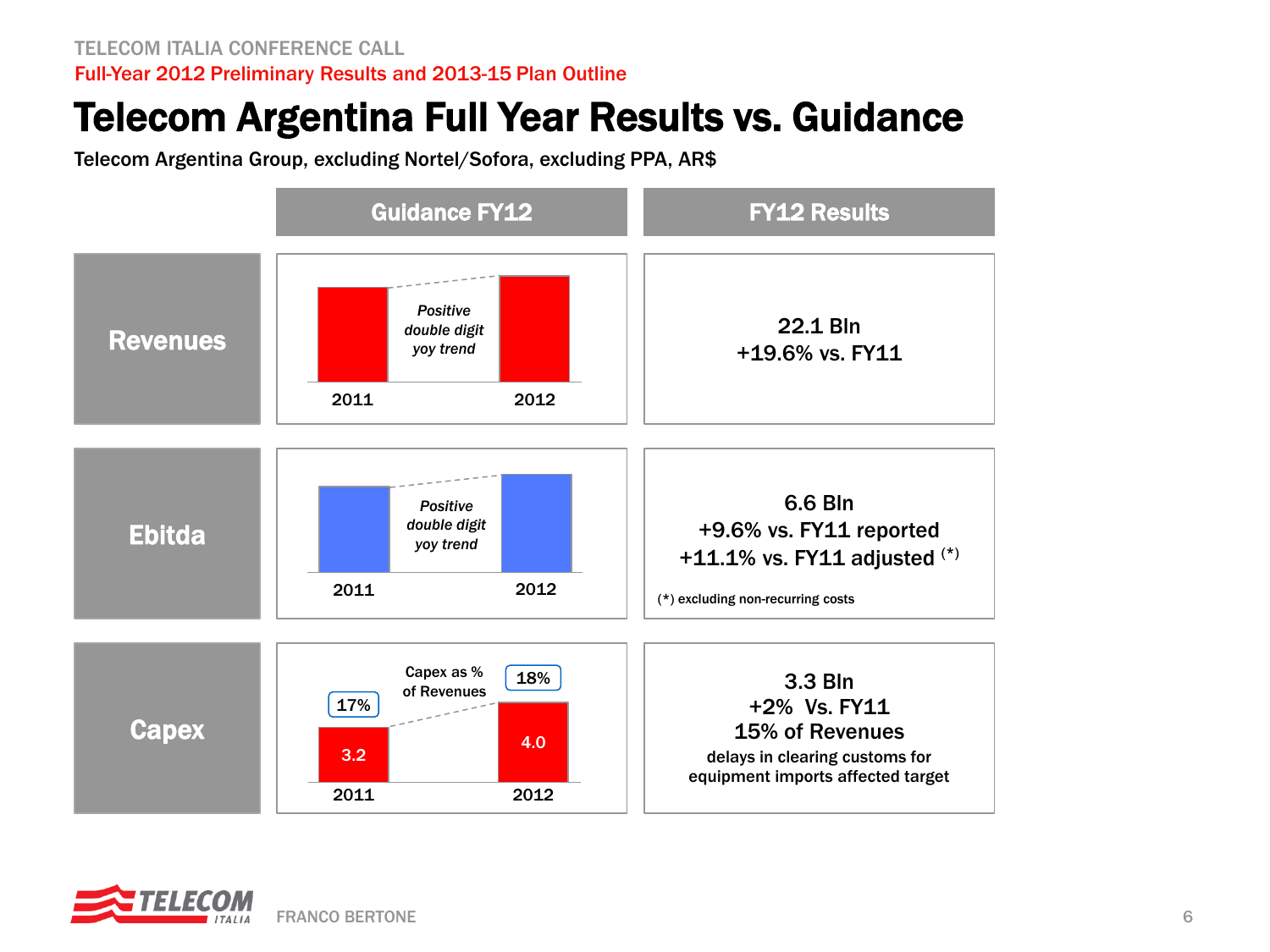

### BU Argentina 2012 Preliminary Results (IFRS)

# ▶ Telecom Argentina Plan

### **Take-aways on main Telecom Argentina Trends**

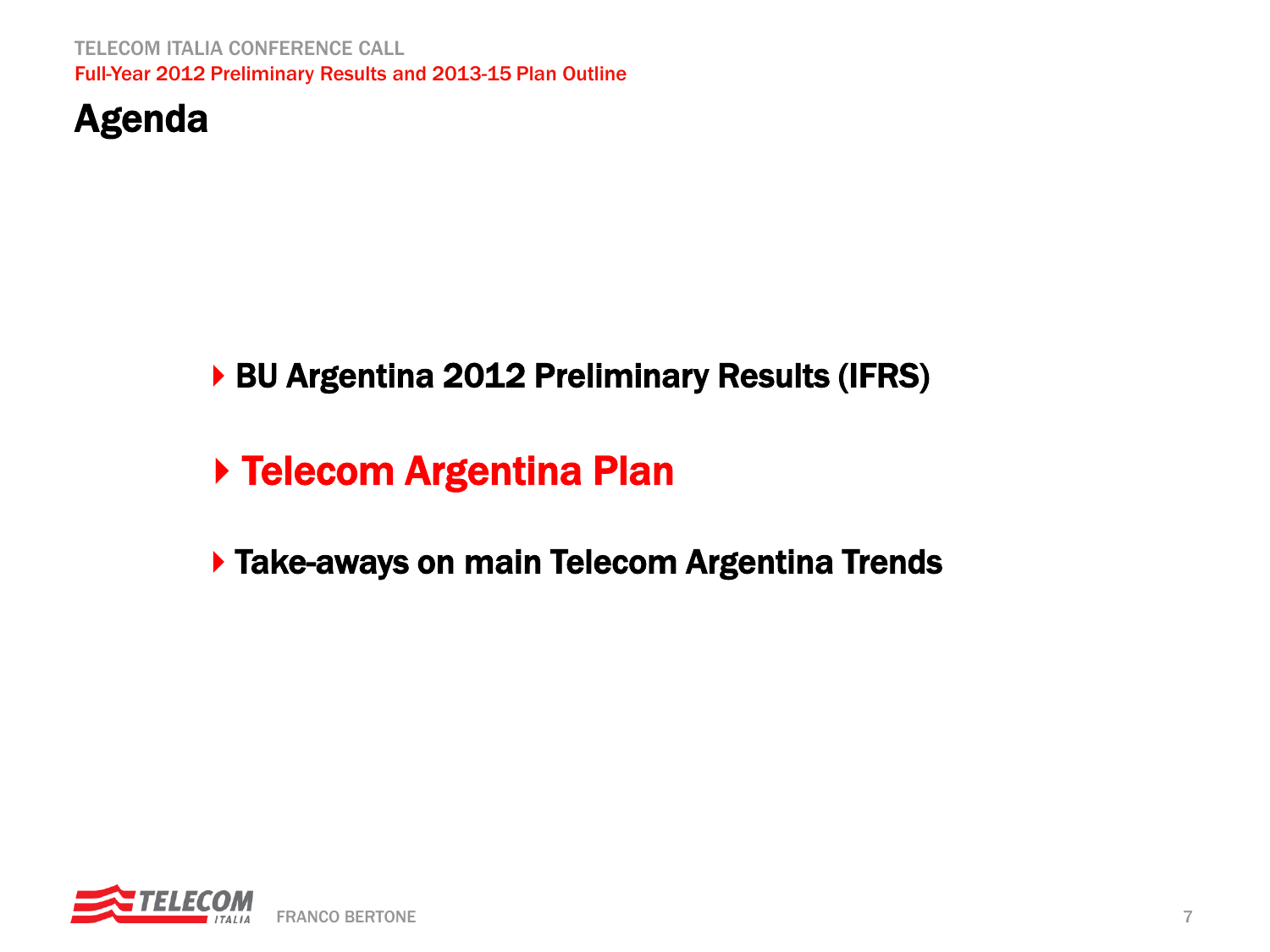### Business Environment



### Weak 2012 economic growth impacted business growth

- **Exports declined due to a severe drought affecting** the harvest and to lower Brazilian demand
- **Increased regulation on the FX market impacted** economic growth
- **Reduction in public sectors (energy, transportation)** reduced disposable income

### Economy expected to recover in 2013

### Macroeconomic Context Competitive & Regulatory Framework

- Source: INDEC and Company estimates **1.7/2.1 GHz band auction process expected to start** 
	- RAN sharing being considered for LTE
	- Competition shifting to revenue share

### Company Competitive position



*Revenue and Market Share among Top 3 Players for Mobile and BB Wirelines; among Top 2 Players for Voice Wirelines.*

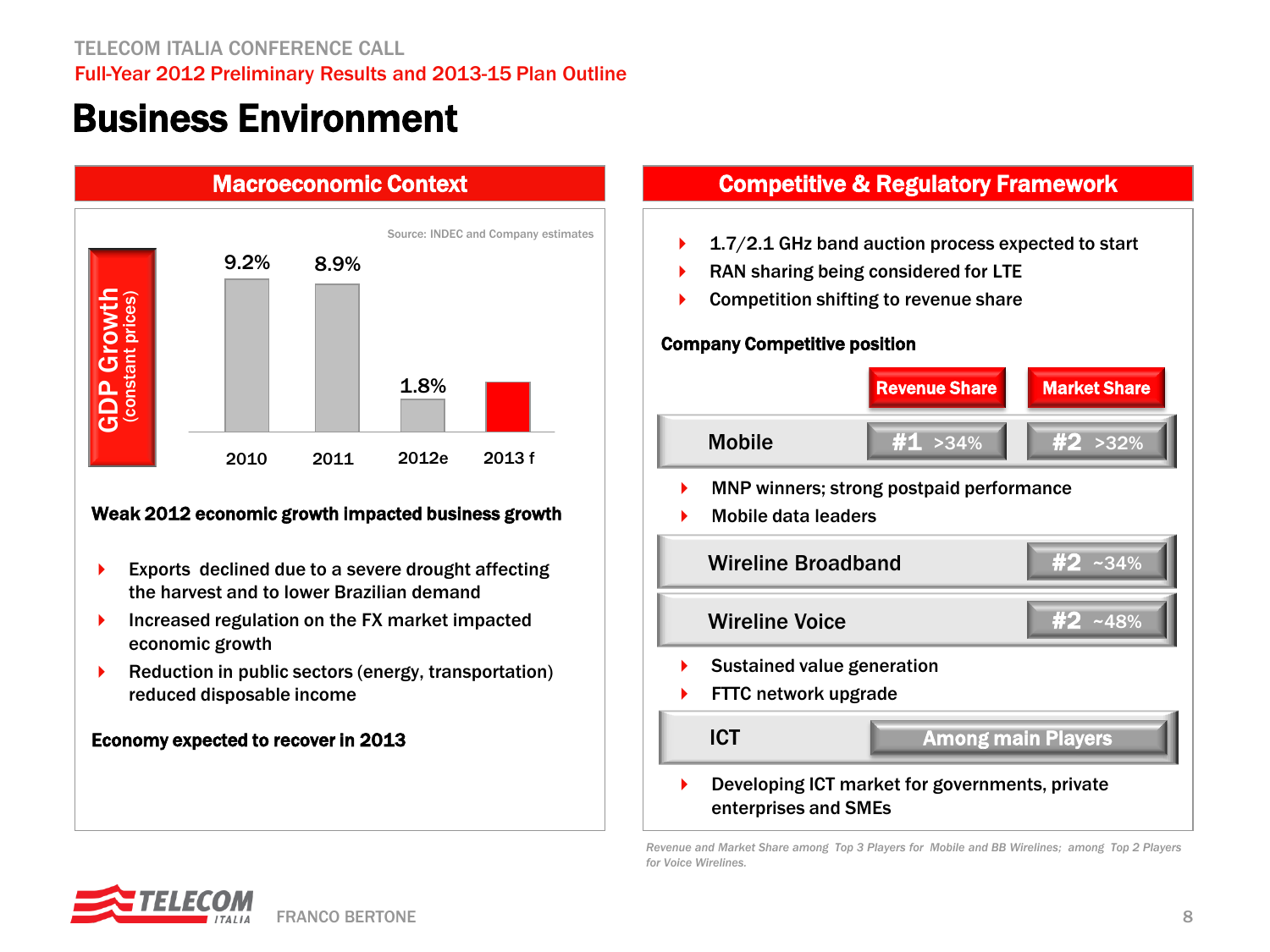### Mobile Business: Main Goals and Action Plan







(1) Argentinean Operations only

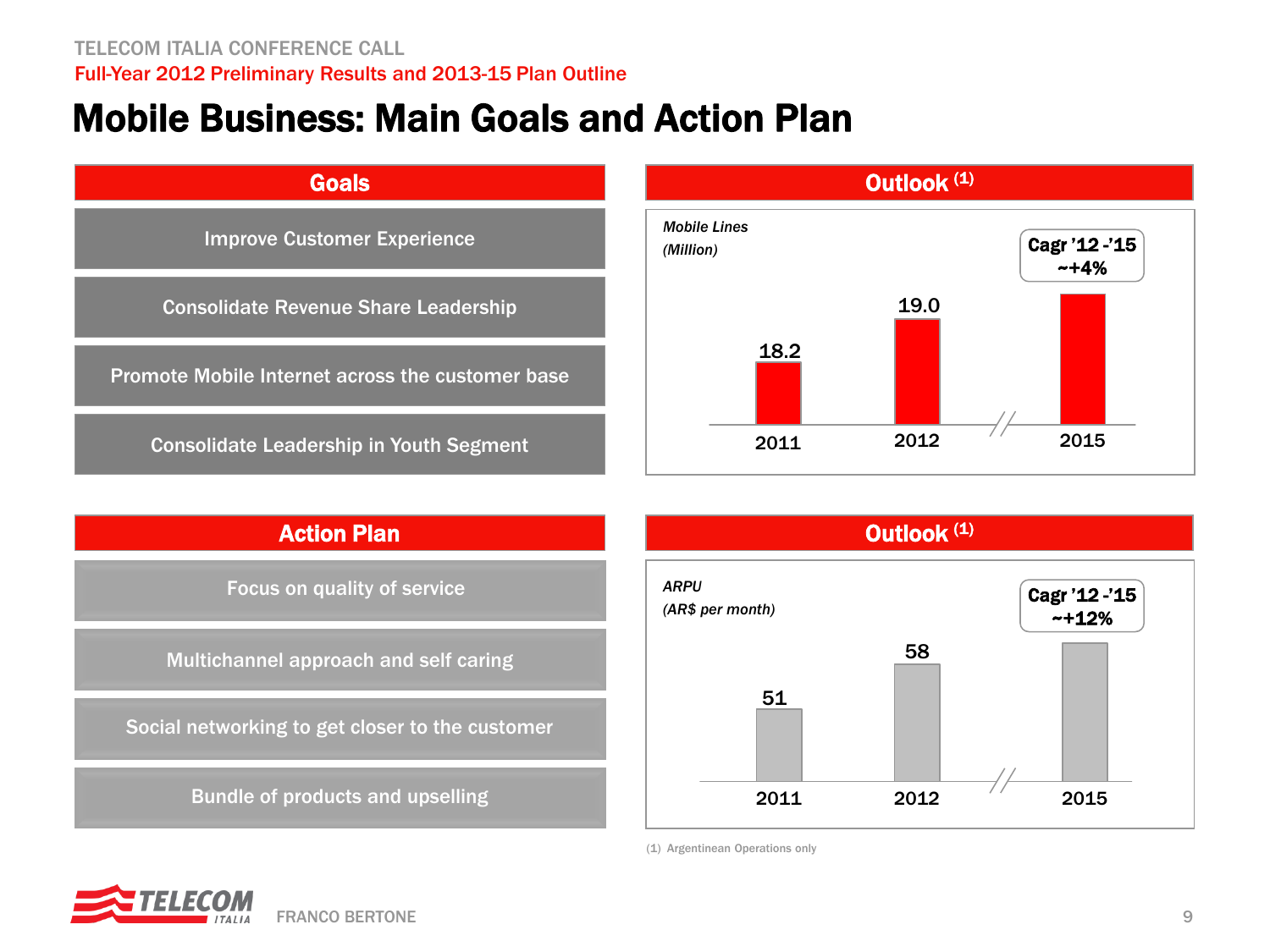### Wireline Business: Main Goals and Action Plan



### Action Plan

Continue the FTTC deployment

Improve core network capacity and quality of service

Integrate connectivity with Hosting and Cloud Computing

Develop video streaming and content delivery



(1) Argentinean Operations only

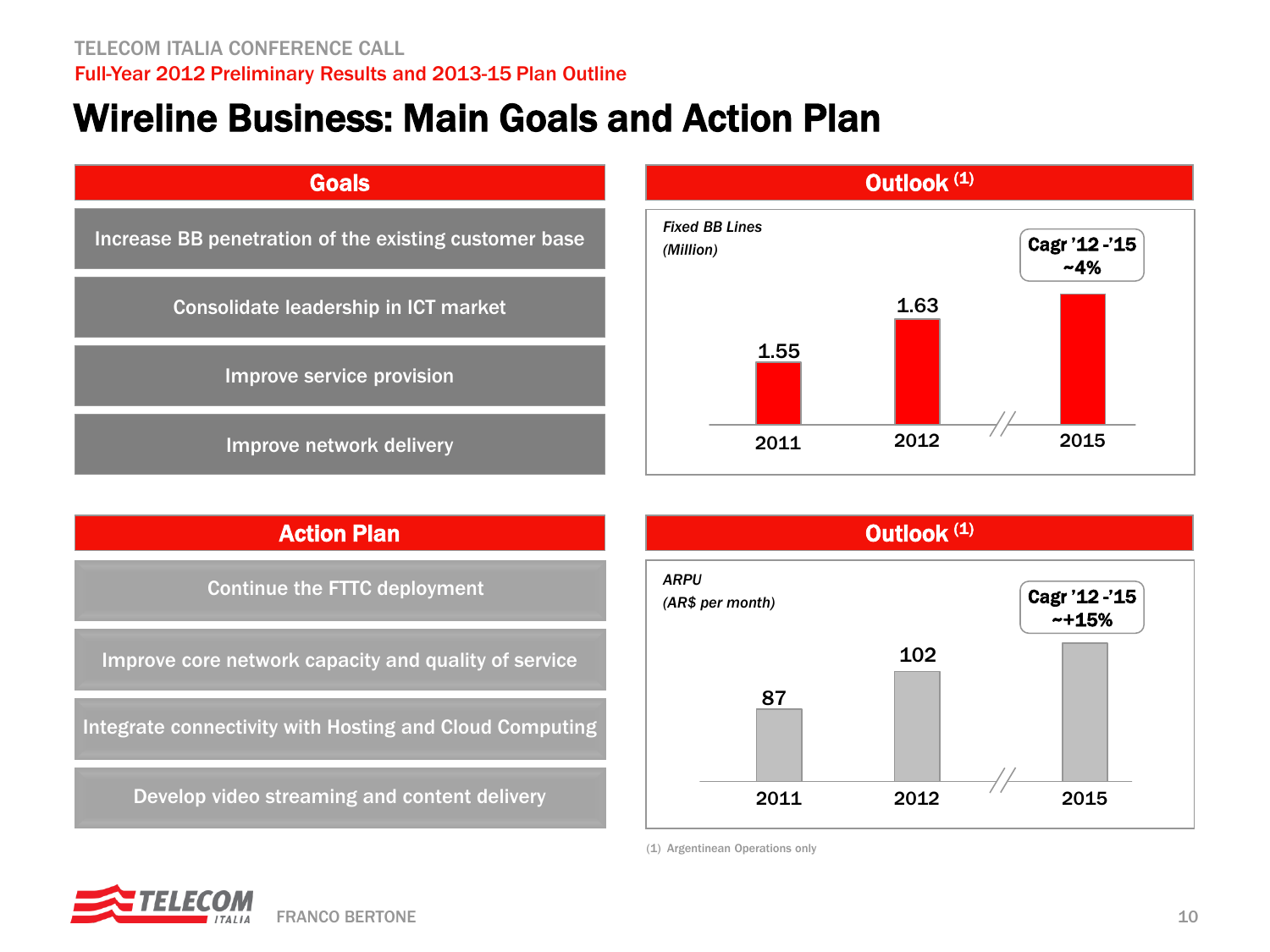## CAPEX Plan



- **Diagram Mobile Access Network capacity and service** delivery
	- low visual impact radiobase sites
	- ▶ 2G to 3G spectrum refarming
	- ▶ 6-Sectors cell sites
	- extend own network reach to reduce roaming
- ▶ Deploy Content Delivery Network
- ▶ Full-speed FTTC deployment
- **Improve Core Network capacity and fault tolerance**
- Upgrade Data Centre hosting and cloud computing capabilities

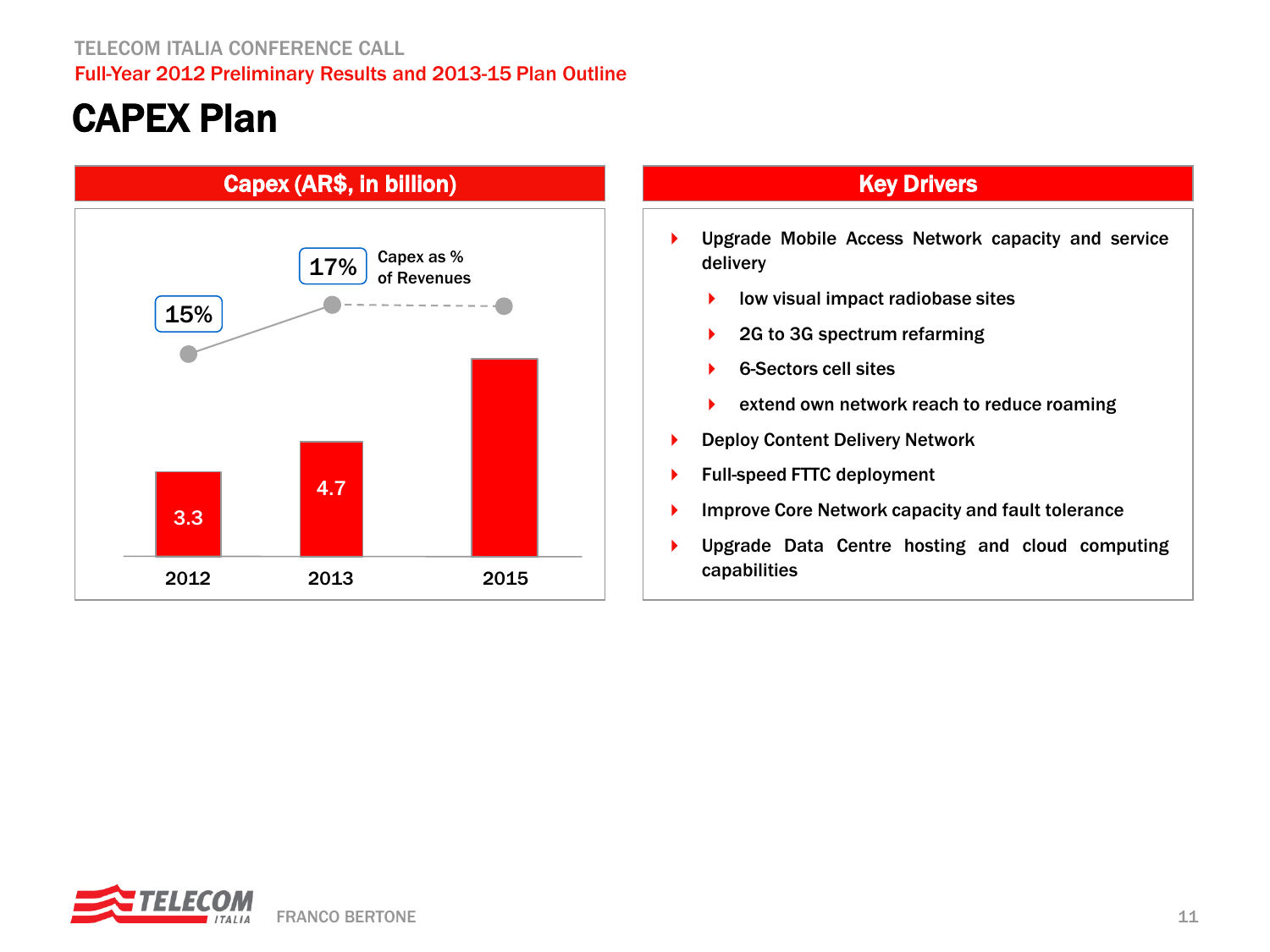

### BU Argentina 2012 Preliminary Results (IFRS)

**> Telecom Argentina Plan** 

## ▶ Take-aways on main Telecom Argentina Trends